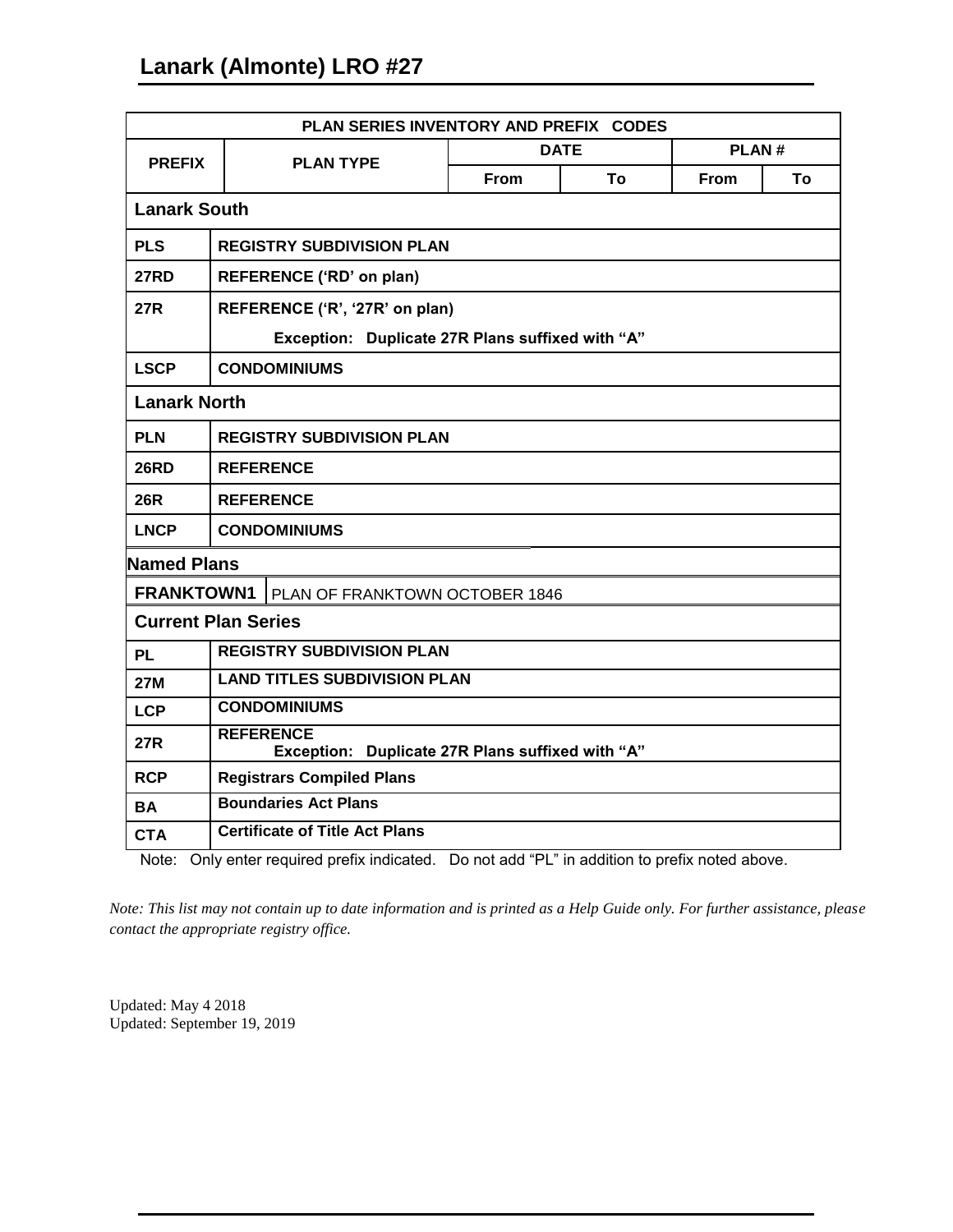| Plan No.<br>(include | <b>PREFIX TO</b><br><b>INDEX</b> | <b>Date</b>                 | <b>Description (underlying geographics)</b>            |
|----------------------|----------------------------------|-----------------------------|--------------------------------------------------------|
| additional           | <b>BOARD</b>                     | S=surveyed,<br>R=registered |                                                        |
| number if plan       | <b>PLANS (MBP)</b>               |                             |                                                        |
| was<br>renumbered)   |                                  |                             |                                                        |
| 288                  | <b>MBP288</b>                    | Mar 20, 1868                | SW1/2 LT 23 Con 10 Ramsay                              |
| 2707                 | MBP2707                          | May3, 1887                  | <b>Town of Smiths Falls</b>                            |
| 5623                 | MBP5623                          | 25-Apr-57                   | Lot 10 Con 7 North Elmsley                             |
| 9100                 | MBP9100                          | $12$ -Jan-55                | Lots 29,30 Con 2 Montague                              |
| 9795                 | MBP9795                          | 13-Oct-15                   | Lots BS, BR, BO Town of Smiths Falls                   |
| 9830                 | MBP9830                          | 16-Dec-15                   | Block A and B Town of Smiths Falls                     |
| 13198                | MBP13198                         | 30-Jul-56                   | PI 8828 Town of Perth                                  |
| 13199                | MBP13199                         | 30-Jul-56                   | PI 8828 Town of Perth                                  |
| 14922                | MBP14922                         | $4-Apr-63$                  | Lot 15 Con 9 Ramsay                                    |
| 15380                | MBP15380                         | 8-Aug-63                    | Lots 14-15 Con 4 Lavant                                |
| 17951                | MBP17951                         | 26-Nov-48                   | Town of Smiths Falls                                   |
| 18795                | MBP18795                         | 15-Nov-50                   | Blk AM, AL Town of Smiths Falls                        |
| 19801                | MBP19801                         | 18-Aug-53                   | Lots529,25,32 Pl 13884                                 |
| 28984                | MBP28984                         | $25 - Jun-64$               | PI 8828 Town of Perth                                  |
| 39489                | MBP39489                         | 5-Jan-70                    | Block B and C PL 28984                                 |
| 48360                | MBP48360                         | $5$ -Jul-78                 | Lot 18 Con 10 Lanark                                   |
| 508                  | <b>MBP508</b>                    | July19, 1873                | LT25 Con 9 Ramsay                                      |
| 713                  | <b>MBP713S</b>                   | Nov14, 1874                 | LT 2 Con 2 Drummond                                    |
| 4744                 | MBP4744                          | Aug 8, 1899                 | <b>Town of Smiths Falls</b>                            |
| 4886                 | MBP4886                          | $17$ -Jan-00                | Lot 1 con 3 South Emlsey                               |
| 5139                 | MBP5139                          | $10$ -Jan- $01$             | <b>Town of Smiths Falls</b>                            |
| 5746                 | MBP5746                          | 19-Sep-12                   | Lots 3-8,11-13,17-44,48,49 Plan 4742                   |
| 8880                 | MBP8880                          | $4-Jan-87$                  | Lot 3 Con 10 Ramsay                                    |
| 8897                 | MBP8897                          | 11-Aug-53                   | Lots 28,29 Con 5 Montague                              |
| 19899                | MBP19899                         | 10-Nov-53                   | <b>Town of Smiths Falls</b>                            |
| 39078                | MBP39078                         | 18-Jul-75                   | Lot 24 Con 12 Lanark                                   |
| 30984                | MBP30984                         | 15-Dec-71                   | Lot 14 Con 5 Dalhousie                                 |
| 42530                | MBP42530                         | 16-Sep-76                   | Lot 4 Con 10 Ramsay and PL843                          |
| 516                  | <b>MBP516</b>                    | Mar20, 1891                 | LT 11 Corner of Bridge and Water Street, Almonte       |
| 623                  | <b>MBP623</b>                    | July4, 1871                 | LT 13 Ottawa St, Almonte                               |
| 825                  | <b>MBP825</b>                    | Sep17, 1875                 | LT 1,2,3 Sec D Carleton Place                          |
| 992                  | MBP992                           | Jan14, 1877                 | LT2 Con2 Drummond                                      |
| 1594                 | <b>MBP1594</b>                   | Feb9, 1883                  | 46,48,49,71,47 Sec D, Carleton Place                   |
| 1684                 | MBP1684                          | Jan25, 1884                 | LT 27 Sec E Carleton Place                             |
| 2521                 | MBP2521                          | May25, 1886                 | LT29 Con 4 Montague                                    |
| 2709                 | <b>MBP2709</b>                   | June17, 1887                | PT LT 29 Con 4 Montague                                |
| 3913                 | MBP3913                          | $9 - Feb - 10$              | Lot 14 Con 11 Beckwith                                 |
| 5782                 | <b>MBP5782</b>                   | 24-Sep-04                   | Lot 13 Con 11 Beckwith                                 |
| 5795                 | MBP5795                          | $11$ -Jun-03                | Town of Smiths Falls                                   |
| 5901                 | MBP5901                          | 5-Apr-46                    | Lot 8 Con 10 Beckwith                                  |
| 6743                 | MBP6743                          | 31-Mar-10                   | Lot 14 Con 11 Beckwith                                 |
| 7211                 | MBP7211                          | $15$ -May-13                | Lot 13 Con 11 Beckwith                                 |
| 9242                 | MBP9242                          | 23-Sep-59                   | Lots 22-23 Con 9 Drummond                              |
| 9388                 | MBP9388                          | $7 - Feb - 14$              | Town of Smiths falls                                   |
| 90                   | <b>MBP90</b>                     | June26, 1871                | N1/2 LT14 Con 11 Beckwith                              |
| 287                  | <b>MBP287B</b>                   | Mar25, 1868                 | E1/2 LT 16 Con 9 Ramsay, Mitcheson Section             |
| 376                  | <b>MBP376</b>                    | Ap28, 1873                  | PK LTS 17,18 Sec E Plan of John Morris, Carleton Place |
| 2737                 | <b>MBP2737</b>                   | Ap10, 1894                  | LT 8&9 Con 11 Beckwith                                 |
| 5570                 | MBP5570                          | 26-Jun-40                   | Lt 2-3 Con 8-9 Beckwith                                |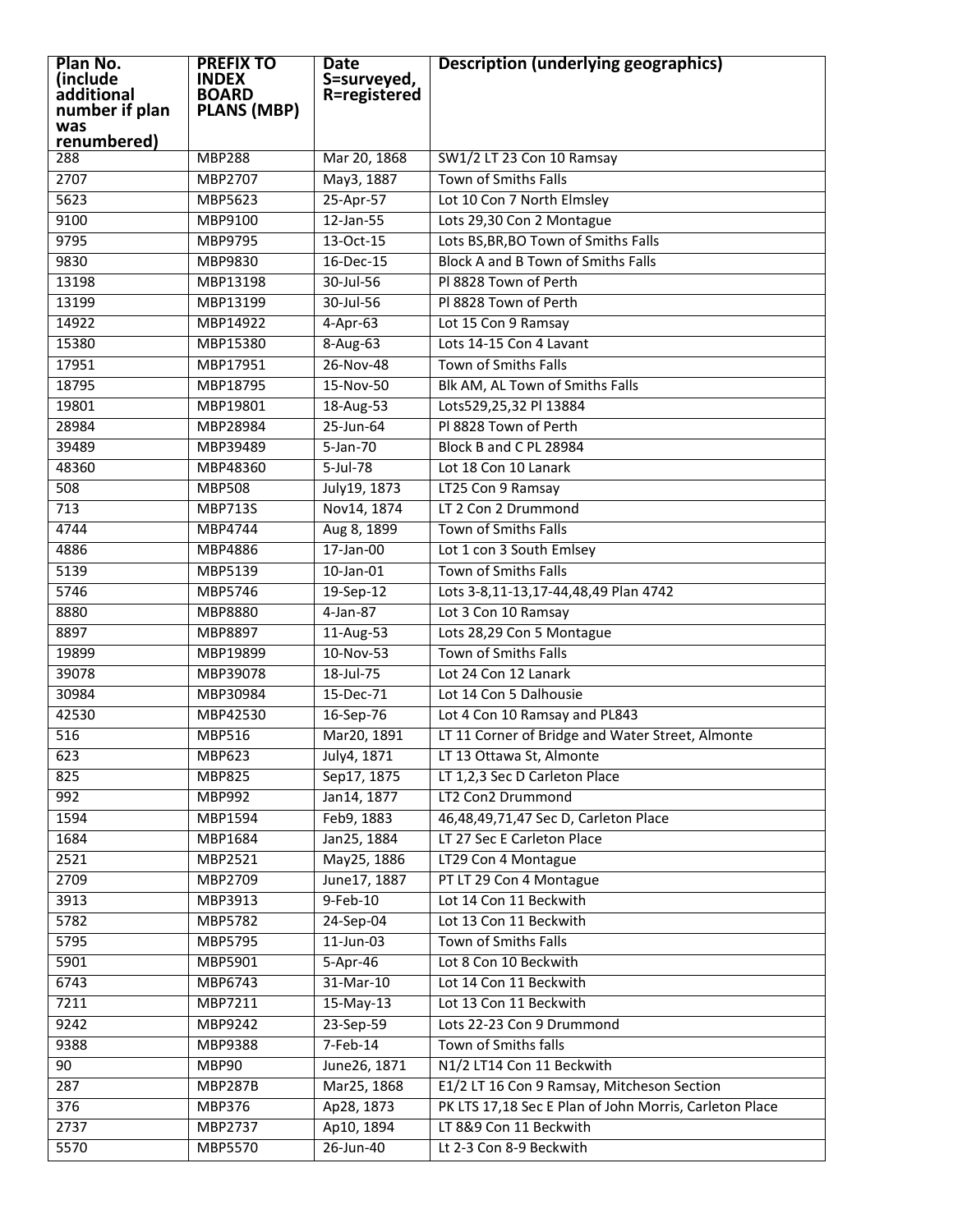| Plan No.<br>(include<br>additional<br>number if plan<br>was | <b>PREFIX TO</b><br><b>INDEX</b><br><b>BOARD</b><br><b>PLANS (MBP)</b> | <b>Date</b><br>S=surveyed,<br>R=registered | <b>Description (underlying geographics)</b> |
|-------------------------------------------------------------|------------------------------------------------------------------------|--------------------------------------------|---------------------------------------------|
| renumbered)                                                 |                                                                        |                                            |                                             |
| 5744                                                        | MBP5744                                                                | $17-Sep-12$                                | Lot 29 Con 4 Montague                       |
| 5807                                                        | MBP5807                                                                | July 6, 1891                               | Lot 4 Bell's General Plan, Almonte          |
| 6983                                                        | MBP6983                                                                | $11-May-18$                                | Lot1,4 Con 2 Drummond                       |
| 12848                                                       | MBP12848                                                               | $3 - Jan - 55$                             | Lots 32,33 Pk Lot 3 Perth                   |
| 14050                                                       | MBP14050                                                               | 19-May-60                                  | Lot 2 in SW1/2 lt 1 Con 2 Perth             |
| 27088                                                       | MBP27088                                                               | $3-Nov-69$                                 | Lots 22-23 Con 1 Ramsay                     |
| 29434                                                       | MBP29434                                                               | 15-Sep-64                                  | Lot 3 Con 3 Drummond                        |
| 39866                                                       | MBP39866                                                               | 27-Oct-75                                  | Lot 7 Con 8 darling                         |
| 502                                                         | <b>MBP502</b>                                                          | Ap22, 1902                                 | LT 12 Con 11 Lavant                         |
| 1715                                                        | MBP1715                                                                | Jul6,1950                                  | LT23&24 Con 9 Darling                       |
| 1759                                                        | MBP1759                                                                | June9, 1884                                | LT 13 Con 12 Beckwith                       |
| 2617                                                        | MBP2617                                                                | Sep11, 1888                                | LT 15 Con 11 Beckwith                       |
| 7396                                                        | MBP7396                                                                | 8-Jun-39                                   | Lot 25 Con 8 Drummond                       |
| 7797                                                        | <b>MBP7797</b>                                                         | 7-Oct-44                                   | Lot 24 Con 8 Drummond                       |
| 34936                                                       | MBP34936                                                               | 24-Oct-73                                  | Lots 23,24 Con 8 Darling                    |
| 36330                                                       | MBP36330                                                               | $24$ -May-74                               | Lot 3 Con 10 Ramsay                         |
| Ramsayville                                                 | MBPRAMSAY                                                              | June20,1850                                | LT 15 Con 9 Ramsay                          |
| 569                                                         | <b>MBP569</b>                                                          | May2, 1871                                 | PK LT 3 BLK B, PT LT 16 Con 10 Ramsay       |
| 787                                                         | <b>MBP787</b>                                                          | June25, 1875                               | LT 1 Con 7 Ramsay                           |
| 970                                                         | <b>MBP970</b>                                                          | June26, 1875                               | Con 7 Ramsay                                |
| 13316                                                       | MBP13316                                                               | $3-Dec-28$                                 | <b>Block E Town of Smiths Falls</b>         |
| 3625                                                        | MBP3625                                                                | Jul 18,1956                                | Lot 15 Con 10 Ramsay/Almonte                |
| 4378                                                        | MBP4378                                                                | Oct 30, 1897                               | Lot 1-2 Con 4 South Elmsley                 |
| 4448                                                        | MBP4448                                                                | 29-May-59                                  | Lot 15 Con 9 Ramsay/Almonte                 |
| 8674                                                        | MBP8674                                                                | $12$ -Jun-20                               | <b>Block E Town of Smiths Falls</b>         |
| 10693                                                       | MBP10693                                                               | 12-Nov-19                                  | Block 258 town of Smiths Falls              |
| 11894                                                       | MBP11894                                                               | $22-May-50$                                | Pk Lot 3 Perth                              |
| 26402                                                       | MBP26402                                                               | $6$ -Feb-63                                | Lot 3 Con 4 South Elmsley                   |
| 44060                                                       | MBP44060                                                               | 14-Apr-77                                  | Cameron Sec 6262 Almonte                    |
| 140                                                         | MBP140                                                                 | 11 Jan 1861                                | Almonte, Riddell section                    |
| 182                                                         | <b>MBP182</b>                                                          | Dec5, 1859                                 | Village of Almonte, Anderson                |
| 308                                                         | <b>MBP308</b>                                                          | Nov21, 1871                                | NE1/2 LT 1 Drummond                         |
| 407                                                         | <b>MBP407</b>                                                          | Feb26, 1870                                | LTs 29&30 Con 3 Montague                    |
| 491                                                         | MBP491                                                                 | July12, 1870                               | LTS 14&16 Sec E Carleton Place              |
| 924                                                         | MBP924                                                                 | Sep18, 1872                                | Henderson Sec Almonte                       |
| 1218                                                        | <b>MBP1218B</b>                                                        | Nov5, 1877                                 | PT LT 20, PT LT 21 Con 11 Drummond          |
| 1950                                                        | MBP1950                                                                | June20, 1877                               | <b>Malloch Estate Perth</b>                 |
| 3782                                                        | MBP3782                                                                | Oct 12, 1893                               | Lot 15 Con 11 Beckwith                      |
| 4005                                                        | MBP4005                                                                | $1-Jan-58$                                 | Lot 15 Con 9 Ramsay/Almonte                 |
| 4116                                                        | MBP4116                                                                | Jul 20, 1892                               | Lot 1 Con 6 Ramsay                          |
| 4905                                                        | MBP4905                                                                | 28-Sep-26                                  | Lot 8 Con 11 Beckwith                       |
| 5626                                                        | MBP5626                                                                | 24-Sep-02                                  | Town of Smiths Falls                        |
| 6115                                                        | MBP6115                                                                | 15-Mar-06                                  | Lots 24,25 Carleton PLACE                   |
| 6372                                                        | MBP6372                                                                | 22-Mar-06                                  | <b>Block AR Town of Smiths Falls</b>        |
| 7039                                                        | MBP7039                                                                | $6 - Apr - 12$                             | Lot 13 Con 11 Beckwith                      |
| 8966                                                        | MBP8966                                                                | 13-Feb-13                                  | <b>Block M Town of Smiths Falls</b>         |
| 9306                                                        | MBP9306                                                                | 7-Jul-50                                   | Rd Allowance btn 11 and 12 Bathurst         |
| 12174                                                       | MBP12174                                                               | $3-Mar-61$                                 | PL 6115, 7211, 7039, 1684                   |
| 30                                                          | <b>MBP30</b>                                                           | June23,1865                                | PT LT 15 Con 9 Ramsay                       |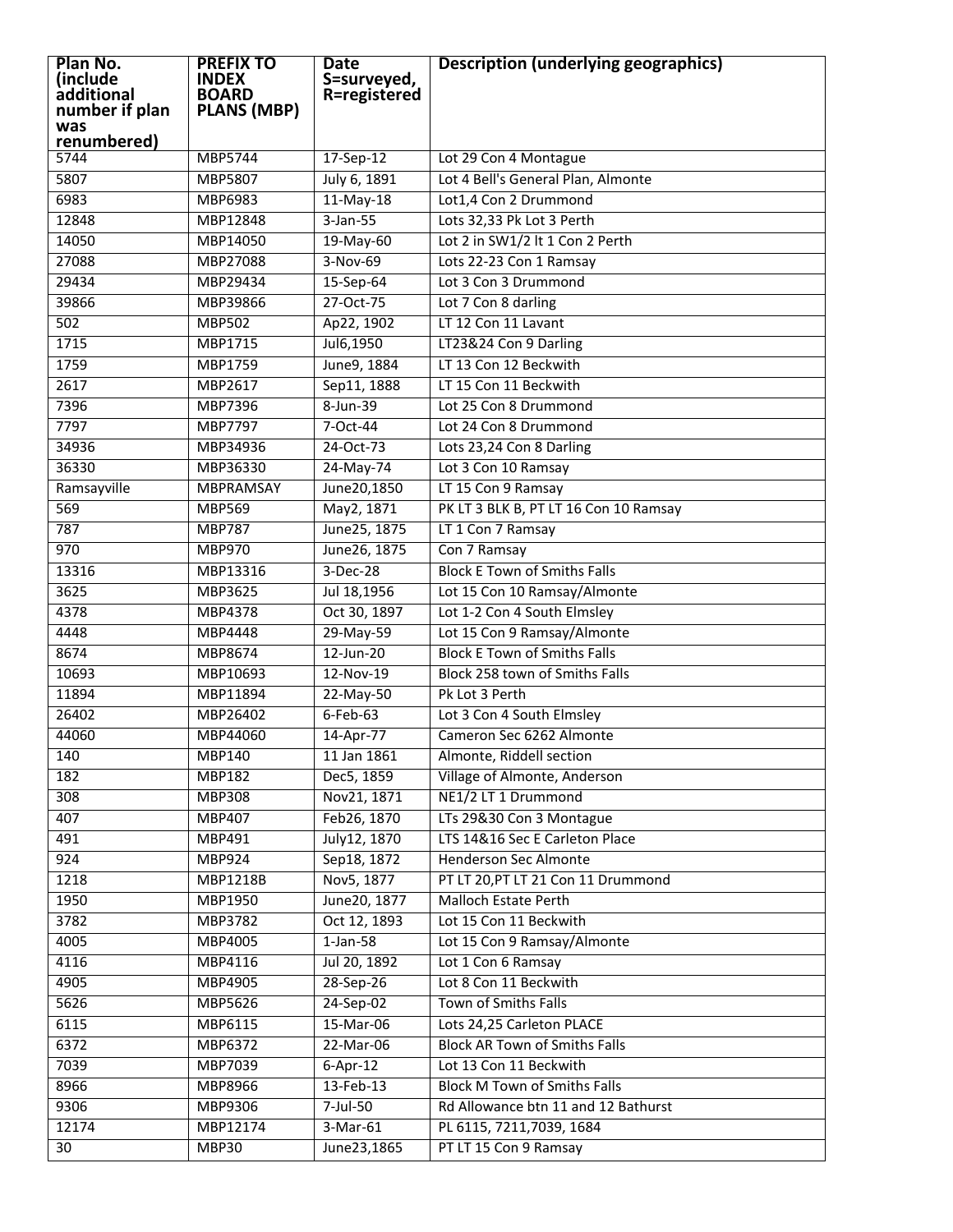| Plan No.<br>(include    | <b>PREFIX TO</b><br>INDEX | <b>Date</b><br>S=surveyed, | <b>Description (underlying geographics)</b>      |
|-------------------------|---------------------------|----------------------------|--------------------------------------------------|
| additional              | <b>BOARD</b>              | R=registered               |                                                  |
| number if plan          | <b>PLANS (MBP)</b>        |                            |                                                  |
| was<br>renumbered)      |                           |                            |                                                  |
| 41                      | MBP41                     | Aug22, 1865                | PT LT 15 Con 10 Ramsay                           |
| 294                     | <b>MBP294</b>             | Sep1, 1867                 | PT NE1/2 LT 15&16 Con 9 Ramsay                   |
| 345                     | <b>MBP345</b>             | Jan2, 1868                 | W1/2 LT 15 Con 10 Ramsay                         |
| 399                     | <b>MBP399</b>             | Oct24, 1870                | LTS 7&8 Village of Almonte (McGuire Section)     |
| 416                     | MBP416                    | Aug 11, 1870               | <b>Coleman's Island Almonte</b>                  |
| 450                     | <b>MBP450</b>             | Mar20, 1873                | LT 1 Con 7 Ramsay                                |
| 554                     | <b>MBP554</b>             | June19,1872                | LT 12 Con 10 Pakenham                            |
| 585                     | <b>MBP585</b>             | May29, 1871                | LT 20 Mitcheson Sec, Almonte                     |
| 587                     | <b>MBP587</b>             | May30, 1871                | Village Lots 13&14 Queen Street, Bamford Section |
| 774                     | <b>MBP774</b>             | May12, 1875                | LTS 20&21 Sec E Carleton Place                   |
| 1001                    | MBP1001                   | Nov11, 1872                | LT 2 BLK D Henderson, Almonte                    |
| 1802                    | MBP1802                   | Nov9, 1874                 | PT LT 2 BLK B Henderson, Almonte                 |
| 3090                    | <b>MBP3090</b>            | 10-May-54                  | Lot 15 Con 9 Ramsay/Almonte                      |
| 3523                    | MBP3523                   | 23-Apr-56                  | Lot 15 Con 9 Ramsay/Almonte                      |
| 4259                    | <b>MBP4259</b>            | 30-Nov-54                  | Lot 16 Con 3 North Burgess                       |
| 11141                   | MBP11141                  | 26-Oct-46                  | Lots F,G,E Pk lot 5 Perth                        |
| Mitcheson               | <b>MBPMITCHES</b>         | Jan26,1850                 | NE1/2 LT 15 Con 9 Ramsay                         |
| <b>Caroline Village</b> | <b>MBPCAROLIN</b>         | Feb 25,1860                | LT 24 Village of Caroline                        |
| 40                      | MBP40                     | Aug4, 1868                 | LTs 24-27 McDiarmid Section                      |
| 63                      | <b>MBP63</b>              | May31, 1871                | Sec 9 Carleton Place                             |
| 109                     | MBP109                    | Dec5, 1859                 | Anderson North, Almonte                          |
| 386                     | <b>MBP386</b>             | May15, 1873                | LT7,8,9,10,12 Con 12 Beckwith                    |
| 444                     | <b>MBP444</b>             | Sep28, 1870                | LT 1,2,3 Almonte (Currie Section)                |
| 1930                    | MBP1930                   | Mar4, 1875                 | Henderson Sec BLK C PK LT 1 Almonte              |
| 2199                    | MBP2199                   | Dec30, 1887                | Part of Smiths Falls                             |
| 2226                    | MBP2226                   | Dec24, 1886                | LT29 Con4 Montague                               |
| 2443                    | MBP2443                   | Ap14.1887                  | <b>Malloch Estate Perth</b>                      |
| 2576                    | MBP2576                   | Nov24, 1887                | LT 1 Con 2 Drummond                              |
| 2870                    | <b>MBP2870</b>            | Feb1,1951                  | LT 15 Con 12 Carleton Place                      |
| 2871                    | MBP2871                   | $9-Mar-51$                 | Lot 59 sec a Carleton Place                      |
| 4632                    | MBP4632                   | 27-May-44                  | Lot 29 Con 8 North Elmsley                       |
| Gamsby                  | <b>MBPGAMSBY</b>          | June18,1814                | PT LT 1 Con 1, Drummond                          |
| 97                      | MBP97                     | Aug5, 1871                 | S1/2 LT15 Con 12 Beckwith                        |
| 133                     | MBP133                    | Dec8, 1871                 | W1/2 LT 14 Con Beckwith                          |
| 194                     | MBP194                    | July7, 1859                | LT14 Con 12 Beckwith                             |
| 208                     | <b>MBP208</b>             | Apr18,1867                 | <b>Colemans Island Almonte</b>                   |
| 258                     | <b>MBP258</b>             | Aug5, 1872                 | NE1/2 LT 15 Con 12 Beckwith                      |
| 474                     | <b>MBP474</b>             | Oct6, 1873                 | 15 Con 12 Beckwith                               |
| 759                     | <b>MBP759</b>             | Sep3,1874                  | LT 14 con 9 Ramsay                               |
| 779                     | <b>MBP779</b>             | Oct17, 1894                | LT 11&12 Con 11 Pakenham                         |
| 3001                    | MBP3001                   | Mar 22,1886                | Lot 17 Con 9 Ramsay Malloch Sec                  |
| 4258                    | MBP4258                   | 30-Nov-54                  | Lots 15,16 Con 3 North Burgess                   |
| 8893                    | MBP8893                   | 10-Aug-53                  | Lots 28,29 Con 5 Montague                        |
| 9796                    | MBP9796                   | $13-Oct-15$                | <b>Block N Town of Smiths Falls</b>              |
| PL5                     | MBP5                      | $13$ -Jul-75               | Lot 8 Con 2 Drummond                             |
| 222                     | $\overline{MBP222}$       | May13, 1872                | LT 15 Con 11 Beckwith                            |
| 230                     | <b>MBP230</b>             | Apr21, 1868                | E1/2 LT 14 Con 11 Beckwith                       |
| 272                     | <b>MBP272</b>             | Nov14, 1860                | PT E1/2 LT 14 Con 12 Beckwith                    |
| 2057                    | <b>MBP2057</b>            | June27,1960                | LT18,19 Con 10, Darling (plan 1of2)              |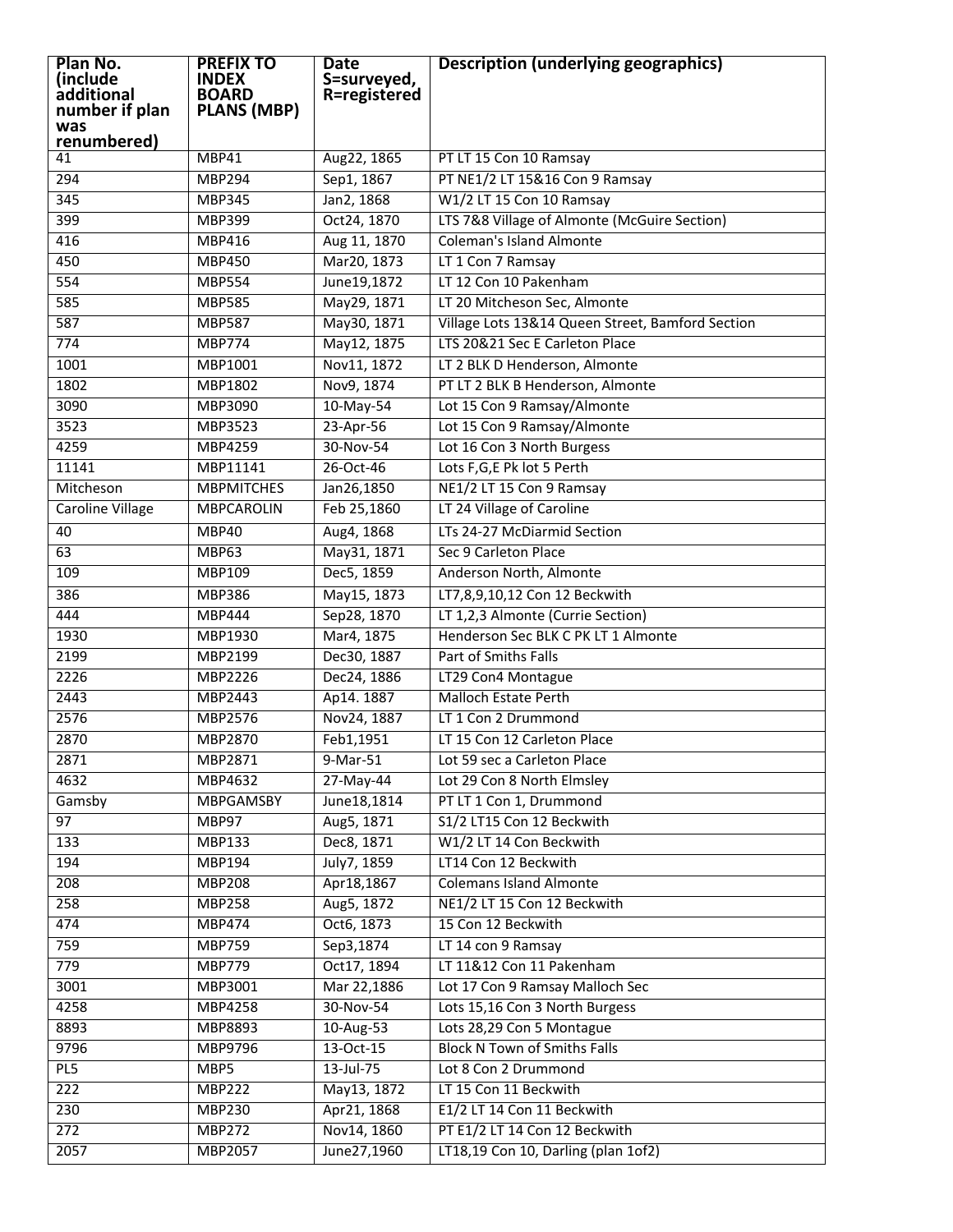| Plan No.<br>(include<br>additional<br>number if plan<br>was | <b>PREFIX TO</b><br><b>INDEX</b><br><b>BOARD</b><br><b>PLANS (MBP)</b> | <b>Date</b><br>S=surveyed,<br>R=registered | <b>Description (underlying geographics)</b>         |
|-------------------------------------------------------------|------------------------------------------------------------------------|--------------------------------------------|-----------------------------------------------------|
| renumbered)                                                 |                                                                        |                                            |                                                     |
| 2058                                                        | MBP2058                                                                | June27,1960                                | LTS 19,20&21 Con 9 Darling (plan 2of2)              |
| 3784                                                        | MBP3784                                                                | Aug 23, 1894                               | Lot 26 Town of Smiths Falls                         |
| 3802                                                        | MBP3802                                                                | Nov 14, 1893                               | Lot 14 Con 12 Beckwith                              |
| 4742                                                        | MBP4742                                                                | $26$ -Jun-03                               | PK Lot 18-19, Lot 29 Con 4 Montague                 |
| 12649                                                       | MBP12649                                                               | $21$ -Jul-61                               | Lot 25 Con 6 and 7 Darling                          |
| 13182                                                       | MBP13182                                                               | 18-Dec-61                                  | Lot 24 Con 9 Darling                                |
| 17462                                                       | MBP17462                                                               | 13-Nov-47                                  | <b>Town of Smiths Falls</b>                         |
| 17481                                                       | MBP17481                                                               | $1-Dec-47$                                 | <b>Town of Smiths Falls</b>                         |
| 18375                                                       | MBP18375                                                               | 16-Mar-65                                  | Lot 15 Con 10 Almonte                               |
| 21074                                                       | MBP21074                                                               | 25-Jun-67                                  | Lot 3 Con 4 South Elmsley                           |
| PL <sub>4</sub>                                             | MBP4                                                                   | 4-Nov-74                                   | Lots 17,18 Con 2 South Sherbrooke                   |
| PL8                                                         | MBP8                                                                   | 25-Nov-77                                  | Lots A, B PL 27 and PL4                             |
| PL9                                                         | MBP9                                                                   | 28-Jan-78                                  | Lot 20 Con 6 North Burgess                          |
| 167                                                         | <b>MBP167B</b>                                                         | Apr5, 1861                                 | Village of Almonte, Henderson                       |
| 248                                                         | <b>MBP248A</b>                                                         | Mar8,1954                                  | PT LT 3 Con 3 South Elmsley                         |
| 1256                                                        | MBP1256                                                                | Sep29, 1873                                | LT 16 Con 9 Ramsay                                  |
| 3389                                                        | MBP3389                                                                | Oct 9, 1891                                | Lot 15 Con 11 Beckwith                              |
| 3469                                                        | MBP3469                                                                | Sep 25, 1888                               | Lot 1 Con 7 Ramsay                                  |
| 3586                                                        | MBP3586                                                                | Apr 25, 1889                               | Lot 1 Con 6 Ramsay                                  |
| 3588                                                        | MBP3588                                                                | Sep 5, 1893                                | Lots 21,29,80-83,85,93,94 town of Smiths Falls      |
| 5990                                                        | MBP5990                                                                | Jun 27, 1892                               | Lots29-30,32-35 Baird Sec Almonte                   |
| 7874                                                        | MBP7874                                                                | $23$ -Jun-10                               | Lots AB, AC Town of Smiths Falls                    |
| PL1                                                         | MBP1                                                                   | $12$ -Jun-72                               | Lots 3,4 Con 3 South Sherbrooke                     |
| PL2                                                         | MBP <sub>2</sub>                                                       | $15$ -Jun-72                               | Lot 1 Con Bathurst                                  |
| PL3                                                         | MBP3                                                                   | $13$ -Jul-74                               | Lots 26,27 Con 10 North Elmsley                     |
| PL6                                                         | MBP6                                                                   | 24-Sep-76                                  | Lots 11-13 Con 4, lot 14 Con 5 Drummond             |
| PL7                                                         | MBP7                                                                   | 29-Oct-76                                  | Lots 2,3 Con 3 South Elmsley, PL21548, PL13884      |
| 27990                                                       | MBP27990                                                               | $20-May-70$                                | Pl 1222 and Lot 1 Con 6 Ramsay                      |
| 37168                                                       | MBP37168                                                               | 23-Dec-68                                  | Lot 8 in Lot 2 Con 2 Perth                          |
| 38573                                                       | MBP38573                                                               | 20-Aug-69                                  | Lot 1 Con 8 ramsay, Lot 17 Con 12 Beckwith          |
| 39592                                                       | MBP39592                                                               | 19-Sep-75                                  | PL6743 and PL3913                                   |
| 40660                                                       | MBP40660                                                               | 30-Jan-76                                  | PL 787 and PL 970                                   |
| 41123                                                       | MBP41123                                                               | 13-Apr-76                                  | Lot 23 Con 1 Ramsay                                 |
| 43162                                                       | MBP43162                                                               | 10-Dec-76                                  | Lot 14,15 Con 10 Ramsay                             |
| 48735                                                       | MBP48735                                                               | 14-Aug-78                                  | Lot 24 Con 7 and 8 Darling                          |
| McDonald'sCorners                                           | MBPMCDONALD                                                            | Feb8,1860                                  | E1/2 Lt 7&8 Con9 Dalhousie                          |
| 98                                                          | MBP98                                                                  | Aug5, 1871                                 | N1/2 LT15 Con 11 Beckwith                           |
| 251                                                         | MBP251                                                                 | Ap29, 1863                                 | PK LT3 BLK C PK LTS 1-6 BLK A Ramsay                |
| 4205                                                        | MBP4205                                                                | 29-Aug-32                                  | Lots 16, 17 Con 6 North Elmsley                     |
| 6017                                                        | MBP6017                                                                | 21-Oct-14                                  | Lot 28 Con 4 Montague                               |
| 12537                                                       | MBP12537                                                               | $10$ -Jul-53                               | Lot 1 Con 11 Perth                                  |
| 21126                                                       | MBP21126                                                               | $6$ -Aug-57                                | Lot 3 Con 3 North Elmsley                           |
| 21548                                                       | MBP21548                                                               | 20-Aug-58                                  | Lot 3 Con 3 South Elmlsey                           |
| 22029                                                       | MBP22029                                                               | 21-Sep-59                                  | Town of Smiths Falls                                |
| 3437                                                        | MBP3437                                                                | Nov 30, 1892                               | Town of Smiths falls                                |
| 8828                                                        | MBP8828                                                                | 12-Oct-28                                  | Town of Perth                                       |
| 13884                                                       | MBP13884                                                               | 8-Apr-31                                   | Town of Smiths Falls                                |
| Gore/South<br>Sherbrooke                                    | <b>MBPGORE</b>                                                         | Feb14,1865                                 | Gore between Twp of North Crosby & South Sherbrooke |
| 186                                                         | MBP186                                                                 | Nov9, 1812                                 | LT 2 Con 3 South Elmsley                            |